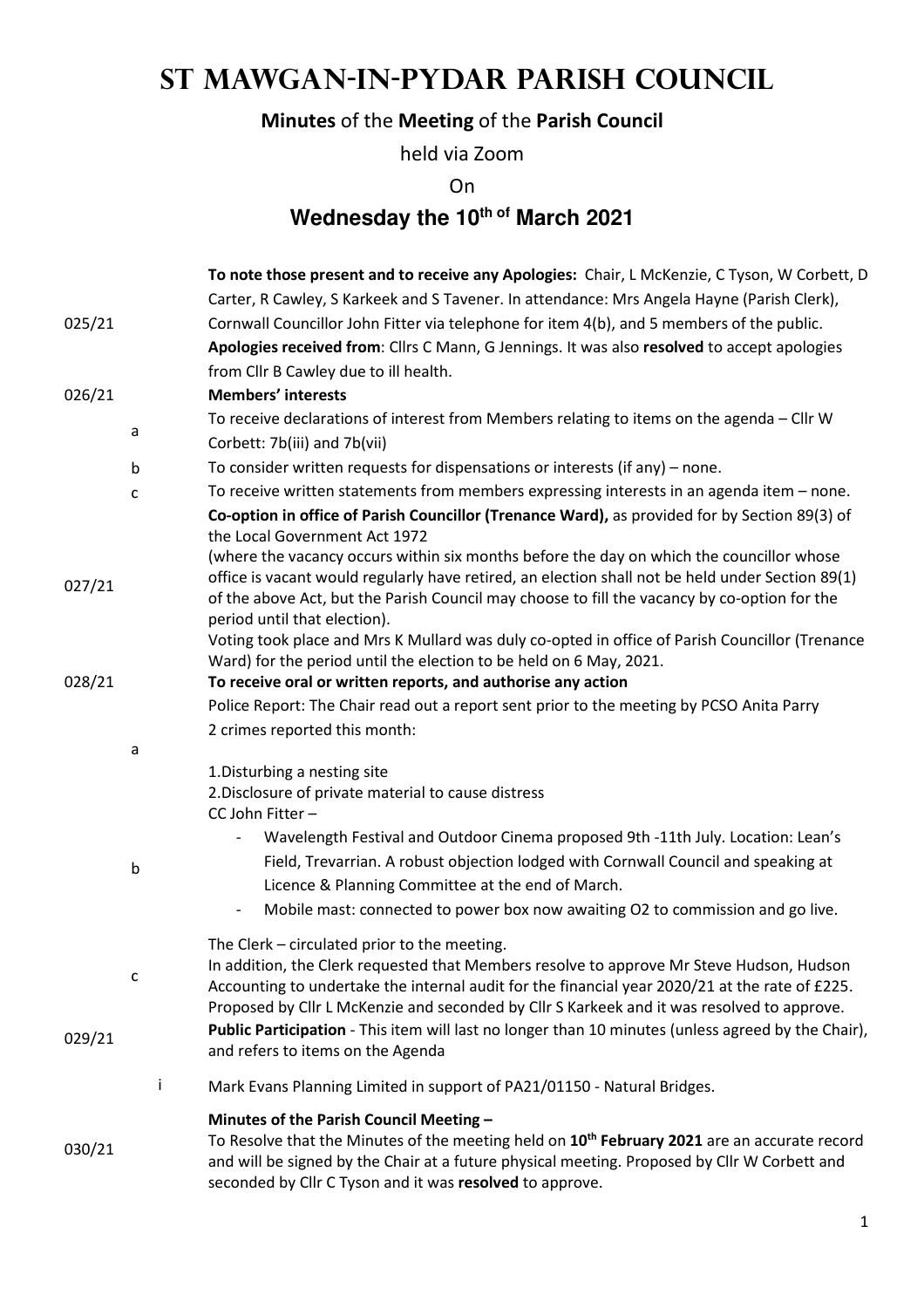a

#### 031/21 **PLANNING**

- Pre-App Consultation in accordance with Local Council protocol none
- <sup>b</sup>Planning new applications to discuss and decide on response to Cornwall Council

**PA21/00787.** Applicant: Ms J Deacon. Proposal: Construction of Garden Room and addition of window on north east elevation. Location: Boskel Mawgan Porth Hill Mawgan Porth Newquay

- i TR8 4AL. Proposed by Cllr L McKenzie and seconded by Cllr S Karkeek and it was **resolved** no objection to the Garden Room but to draw attention to the Local Planning Authority of the neighbouring property objection to addition of window on north east elevation. **PA21/00221.** Applicant Mr Michael Farmer. Proposal: Hedgerow Removal Notice to create
- ii better visibility for cars exiting the car park and for the replacement of the fence that is within the hedgerow. Location: Bridgehouse Car Park Mawgan Porth TR8 4BA. Proposed by Cllr L McKenzie and seconded by Cllr C Tyson and it was **resolved** no objection. **Cllr W Corbett left the meeting at this juncture and the Chair altered the order of the agenda to discuss items 7b (iii) and 7b (vii) in succession. PA21/00948.** Applicant Mr & Mrs C Foster. Proposal: Variation of Condition 2 (approved

plans) of Application No. PA20/05994 dated 4th September 2020 (Construction of a

iii replacement dwelling (existing dwelling to be demolished) with variation of condition 2 (approved plans) of application no. PA19/04257 dated 31st July 2019). Location: Little Tredragon Tredragon Road Mawgan Porth. Proposed by Cllr L Mc Kenzie and seconded by Cllr S Karkeek and it was **resolved** no objection.

**PA21/01837.** Chris And Fiona Heritage. Proposal: Non-material amendment to application PA18/04468 for minor cosmetic changes to the approved scheme. Location: Beach View

vii Trenance Mawgan Porth TR8 4DB. Proposed by Cllr S Karkeek and seconded by Cllr C Tyson and it was **resolved** no objection.

#### **Cllr W Corbett was admitted into the meeting**

iv **PA21/00882.** Applicant Paul West. Proposal: Single storey extension to existing dwelling. Location: Higher Parsonage Road from Lanvean To Trevenna Cross St Mawgan TR8 4EZ. Proposed by Cllr W Corbett seconded by Cllr C Tyson and it was **resolved** no objection. **PA21/01666**. Applicant: Montgomery. Proposal: Application for a non-material amendment following grant of planning permission PA20/01122. Amendments sought amendment to

v window sizes, addition of roof light, and increase in footprint at lower ground level. Location: Sea Ways Gwel An Mor Trenance Mawgan Porth TR8 4DW. Proposed by Cllr S Karkeek and seconded by Cllr W Corbett and it was **resolved** no objection. **PA21/01150.** Applicant Mr Harry Anscombe. Proposal: Operational development comprising

of existing extensions and alterations to barn and use as a separate self-contained dwelling (Use Class C3) Location: The Barn Natural Bridges St Mawgan. Proposed by Cllr W Corbett and seconded by Cllr S Karkeek and it was **resolved** no objection to alterations to the barn but seek

- vi rationalisation of the plans to (a) show Natural Bridges on it, and (b) have a red line area which includes the access to the public highway and the barn but excludes Natural Bridges and all the other land and buildings in the applicants' ownership.
- c To consider planning applications received before meeting none
- d To note Advices and Decisions by Cornwall Council:
	- <sup>i</sup>**PA20/03081/PREAPP Closed - advice given.** Proposal: Pre application advice for 4 dwellings. Location: Garden House St Mawgan TR8 4EU. Noted.
	- **PA20/07675 WITHDRAWN** Applicant: Mr Simon Jaquiss. Proposal: Extension of existing balcony. Location: 2 Mawgan Bay View Mawgan Porth Hill Mawgan Porth TR8 4QY. Noted. **PA21/00861 APPROVED** Applicant: Mr And Mrs N Wynn. Proposal: Non-Material Amendment to Application No. PA20/05078 dated 17th August 2020 for an Extension and alterations to
	- iii House including replacement carport with home office under (Amended Design to PA19/03891) namely the reduction to size of extension with revised finishes. Location: Lanvean House Lanvean St Mawgan TR8 4EY. Noted. **Received after the agenda was posted**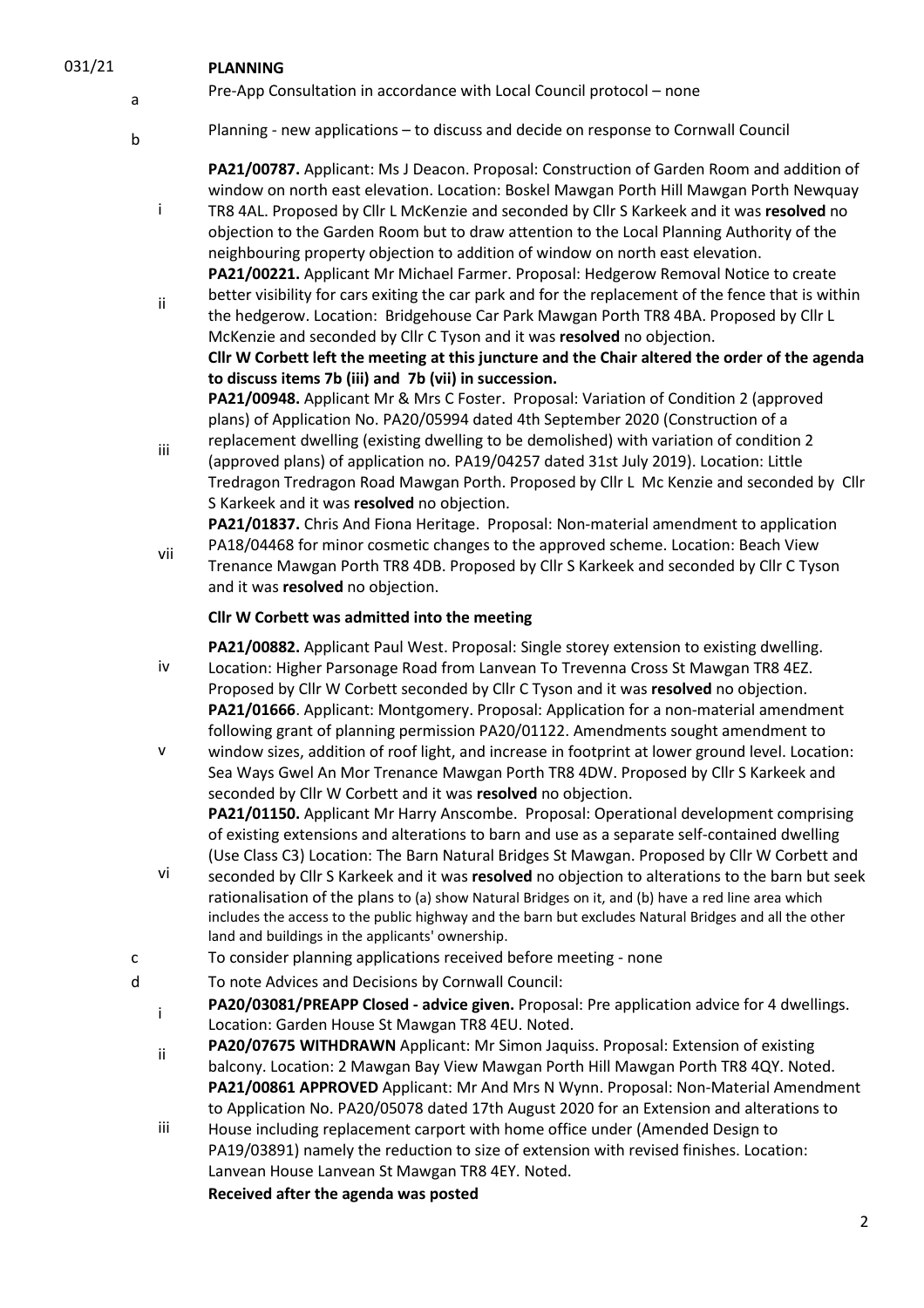**PA21/00068 APPROVED** Applicant: Mr Michael Raby. Proposal: Demolition and erection of

- iv agricultural implements and grain storage shed with a 50% increase in footprint. Location: Saffron Close Trevenna Cross St Mawgan. Noted. **PA21/00994 APPROVED** Applicant: Mr and Mrs Marling. Proposal: Non-Material Amendment to Application No. PA19/09043 dated 17th December 2019 for Replacement dwelling and
- v annexe with associated landscaping and parking namely removal of first floor window to south elevation, addition of window to north elevation of annex, treatment applied to vertical timber cladding, new shower to private area of annex and side of dwelling and new under croft to rear of building for additional storage and laundry space. Location: Keynvor Tredragon Road Mawgan Porth. Noted.
- e 5 day-Protocol for Local Councils none
- f To discuss planning enforcement issues to refer any new issues and updates if any **WORKING GROUPS** - to receive reports (if any), and agree any necessary action and expenditure:
	- a Amenities
		- St Mawgan toilets The Clerk reported that the procurement process had resulted in receipt of one quote for the rebuild of the disabled toilets with two further quotes awaited. Noted. Burial Ground – to resolve to approve retrospective memorial permission (previously
		- ii circulated) – Norman E Ross. Proposed by Cllr L McKenzie and seconded by Cllr C Tyson and it was **resolved** to approve.
		- iii Repayment of £106 to Drews Memorials – to resolve to approve (paid in error) on this month's payment schedule. Proposed by Cllr L McKenzie and seconded by Cllr C Tyson and it was **resolved** to approve.

**Burial Ground Gate** – The Clerk reported that assurances had been received by N Plant for the longevity of plastic coating on galvanised gates. Cllr C Tyson proposed, and Cllr L McKenzie

- iv seconded, and it was **resolved** to purchase. The Clerk informed members that a grant application has been submitted to Grantscape for the full cost to replace the burial ground wooden gates (less vat). Noted.
- b Transport and Rights of Way -

Footpaths – The Clerk reported that the footpath contractor had advised that dog poo bags were found tossed into the hedge and not at the stile as was prevalent in the past and

i recommends a nature style CCTV camera to identify and report the culprit(s). Action: Clerk to look at cost of portable CCTV wildlife camera. Contractor cut of footpaths for the month include Bolingey and back of Retorrick, Sunhaven –

409/22/1, 409/31/1. Noted.

Wildlife and Countryside Act s.53 Modification to the Definitive Map: Rectory Lane, St Mawgan -

ii The Clerk reported that Mawgan Porth Village Hall has been booked as the venue for the duration of the Public Inquiry starting 19<sup>th</sup> October. St Mawgan Community Hall does not meet all the criteria for planning inquiries. Noted.

**Carloggas Cottage SWW barriers and water leak** – reported February. The Clerk reported that South West Water (SWW) have stated that the issue stems from an underground surface drain

- iii and the responsibility of Cornwall Council Highways (CCH). SWW logged the incident with CCH on 17th December - reference W2052668. Awaiting advice from CCH as to when this issue will be resolved. Noted.
	- Cllr C Tyson had received a report of speeding traffic at Penpont. Action: Clerk to 1. contact
- iv PCSO Anita Parry to conduct speed checks, 2. Ascertain whether locality of nursery school qualifies for 20mph signage.
- c Beach and Environment
	- Memorial Seat Disabled Access Mawgan Porth Beach to resolve to approve refund to K
	- i Mullard in the sum of £118.80 (purchase cost sub-estimate). Mrs K Mullard offered the surplus funds to be used for good causes within the Parish.
- d Cornwall Airport Newquay & Search and Rescue Helicopter meeting proposed for 18<sup>th</sup> March. Noted.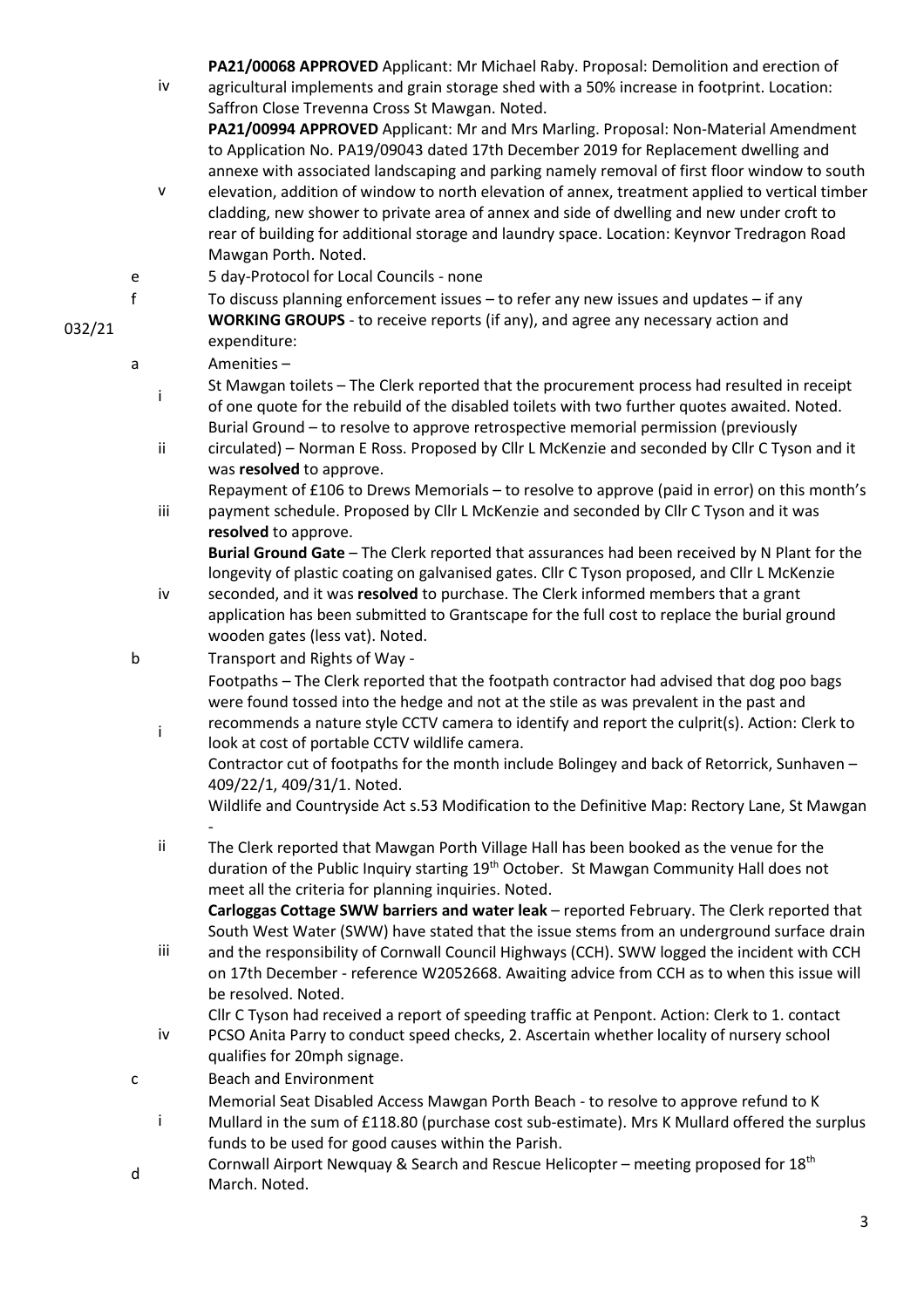| 033/21 | e |     | St Mawgan Community Hall - nothing to report.<br><b>REPORTS FROM MEETINGS:</b>                                                                                                                                                                                                                                                                                                                                                                                                                                                                                                       |
|--------|---|-----|--------------------------------------------------------------------------------------------------------------------------------------------------------------------------------------------------------------------------------------------------------------------------------------------------------------------------------------------------------------------------------------------------------------------------------------------------------------------------------------------------------------------------------------------------------------------------------------|
|        |   |     | A30 Chiverton to Carland Cross Region Delivery Partnership - Dave James ACIPR Community<br>Relations Officer Costain Ltd. An invitation was extended to Mr D James to attend Annual<br>Assembly of Electors via Zoom on 21 April. Noted.                                                                                                                                                                                                                                                                                                                                             |
| 034/21 |   |     | To note and discuss (if appropriate) the correspondence received since the last meeting and                                                                                                                                                                                                                                                                                                                                                                                                                                                                                          |
|        |   |     | any associated actions and expenditure:                                                                                                                                                                                                                                                                                                                                                                                                                                                                                                                                              |
|        |   | Ť   | Re: 'Mawgan Porth visual discontinuity'                                                                                                                                                                                                                                                                                                                                                                                                                                                                                                                                              |
|        |   | ii  | Assistant Chief Constable Glen Mayhew, Gold Commander for Operation Trelawny -circular<br>regarding policing and security of the G7 Leaders' Summit.                                                                                                                                                                                                                                                                                                                                                                                                                                 |
|        |   | iii | Sun Haven Valley engineering works                                                                                                                                                                                                                                                                                                                                                                                                                                                                                                                                                   |
| 035/21 |   |     | <b>FINANCE and LEGISLATION:</b>                                                                                                                                                                                                                                                                                                                                                                                                                                                                                                                                                      |
|        | a |     | To note any income received: Bank Interest -.36p, Beach Clean Donations - £1350 to date,<br>Memorial Permission Fee: Ross - £216, Drew Memorials £106 (Ross memorial, in error). Noted.<br>Accounts - to approve invoices for payment (list circulated prior to the meeting). Proposed by                                                                                                                                                                                                                                                                                            |
|        | b |     | Cllr C Tyson and seconded by Cllr W Corbett and it was resolved to approve.<br>Online payment to be authorised post meeting by Chair, Clerk & Cllr D Carter (Internal<br>Control). Payment schedule below.                                                                                                                                                                                                                                                                                                                                                                           |
| 036/21 |   |     | Exempt Business: To Resolve to invoke Standing Order 3(d) that in accordance with Public<br>Bodies (admission to meetings (Act 1960 as amended by S100 Local Government Act (LGA)<br>1972, the press and the public be excluded from the meeting during the consideration of the<br>following matters on the grounds that they may involve the likely disclosure of exempt<br>information.                                                                                                                                                                                           |
|        |   |     | All remaining members of the public were excluded from the meeting at this juncture                                                                                                                                                                                                                                                                                                                                                                                                                                                                                                  |
|        | a |     | Beach Clean Contract 2021. The Clerk had received a quote from the current beach clean<br>contractor for the 2021 season. The price does not include removal of waste which has an<br>additional estimated cost of £2000. Proposed by Cllr W Corbett and seconded by Cllr C Tyson,<br>it was resolved to accept the tender price but having noted the additional estimate of £2000<br>for the removal of the commercial waste it was resolved to run this for 1 yr expecting 50% of<br>the total tender and waste removal be paid for by local businesses. Cllr S Tavener abstained. |
|        |   |     | Notice of items for the next Agenda:<br>Wildlife and Countryside Act s.53 Modification to the Definitive Map: Rectory Lane, St                                                                                                                                                                                                                                                                                                                                                                                                                                                       |
| 037/21 |   |     | Mawgan.                                                                                                                                                                                                                                                                                                                                                                                                                                                                                                                                                                              |
|        |   |     | (note $-$ no decisions can be taken on any item raised under this heading) $-$                                                                                                                                                                                                                                                                                                                                                                                                                                                                                                       |
| 038/21 |   |     | Close of meeting: The Chair closed the meeting at 8.04pm                                                                                                                                                                                                                                                                                                                                                                                                                                                                                                                             |

## **Schedule of Payments**

| Name                            | <b>Details</b>                             | Amount | Minute<br>reference |
|---------------------------------|--------------------------------------------|--------|---------------------|
| Vodafone Ltd                    | Mobile phone - February                    | 23.00  |                     |
| A Hayne                         | Clerk's Salary & Expenses                  | 939.16 |                     |
| S Plant                         | Maintenance Contract & Expenses - February | 959.46 |                     |
| S Plant                         | Footpath Contract - February               | 100.00 |                     |
| Major Clean (T Roberts)         | Toilet Clean contract - February           | 737.80 |                     |
| <b>Reef Water Solutions Ltd</b> | Water temperature check Feb & March        | 37.20  |                     |
| <b>County Signs</b>             | No Litter Signs - Beach                    | 212.40 | 019/21c(ii)         |
| St Mawgan Community Hall        | <b>Annual Grant</b>                        | 500.00 | 022/21e(ii)         |